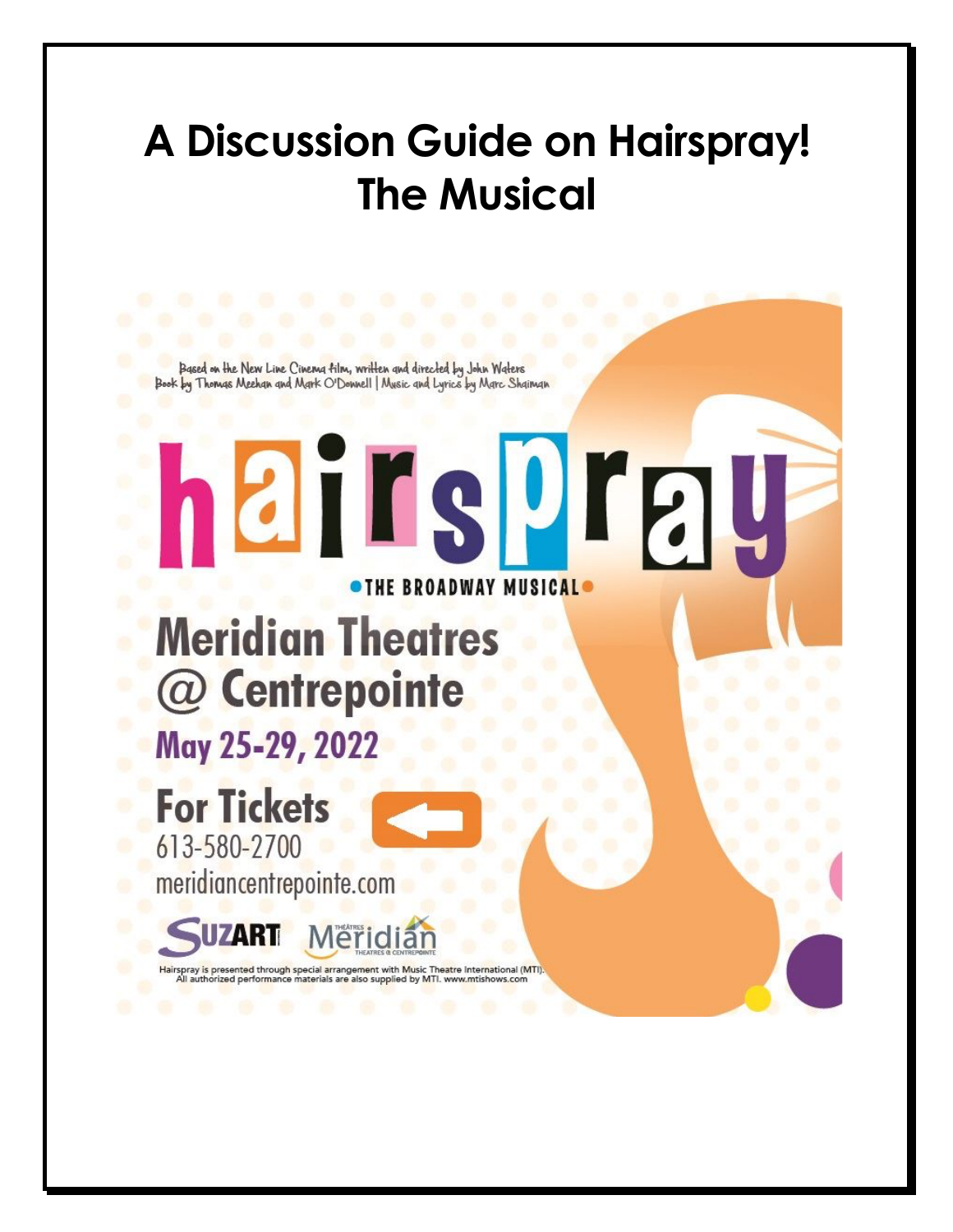# **ABOUT SUZART PRODUCTIONS:**

*Suzart Productions is a Canadian not for profit community musical theatre company based in Ottawa, Ontario. Specializing in affordable entertainment for the whole family, Suzart provides opportunities for people of all ages and abilities to experience the world of theatre in all its aspects*.

# **INTRODUCTION:**

*Hairspray! The Musical,* is a vibrant musical set in 1960s Baltimore, Maryland. Inspired by the real Buddy Deane Show*, Hairspray!* presents the fictional *Corny Collins Show,* a teenage dance show that forms the backdrop for an exploration of important topics like personal identity, discrimination based on race and body size, racial segregation (and eventual integration), activism and allyship, as well as social change. Released as a film in 1988, premiering on Broadway in 2002, and then as movie musical in 2007, *Hairspray!* remains as relevant today as when it first debuted.

The overall message of the musical is one of inclusion, positivity, and hope. A better day is on the horizon; a day when Black and white teenagers, can dance together on *Corny Collins Show* rather than being segregated. Using comedy to explore important topics such as race and the fight for inclusion, *Hairspray!* provides many valuable lessons about youth activism, the importance of believing in yourself, and pursuing your dreams even when faced with what appears to be insurmountable challenges.

As the Suzart Production's production of *Hairspray! The Musical,* uses a youth cast to tell this complicated story, this discussion guide was created to support parents, teachers, and youth as they navigate and discuss the topics explored in the musical.

# **SYNOPSIS:**

*Hairspray!* opens in June 1962, as teenager Tracy Turnblad wakes up ready for another day. As a teenager her day revolves around attending school and watching her favourite show, the teenage dance the Corny Collins Show. Like many teenage girls her age, Tracy is infatuated with Link Larkin, a star from the Corny Collins Show. In the early scenes we get exposed to the racism that was commonplace in the 1960s (as well as still being an issue in 2022) as Prudy Pingleton (Penny's mother), expresses her disapproval that the teenagers are dancing to "**coloured music.**" Tracy's mother jokingly dismisses Purdy's racism when she replies, "it ain't coloured. The TV's black and white." Another example is found when the show producer, Velma Von Tussle tells Corny, the host, that he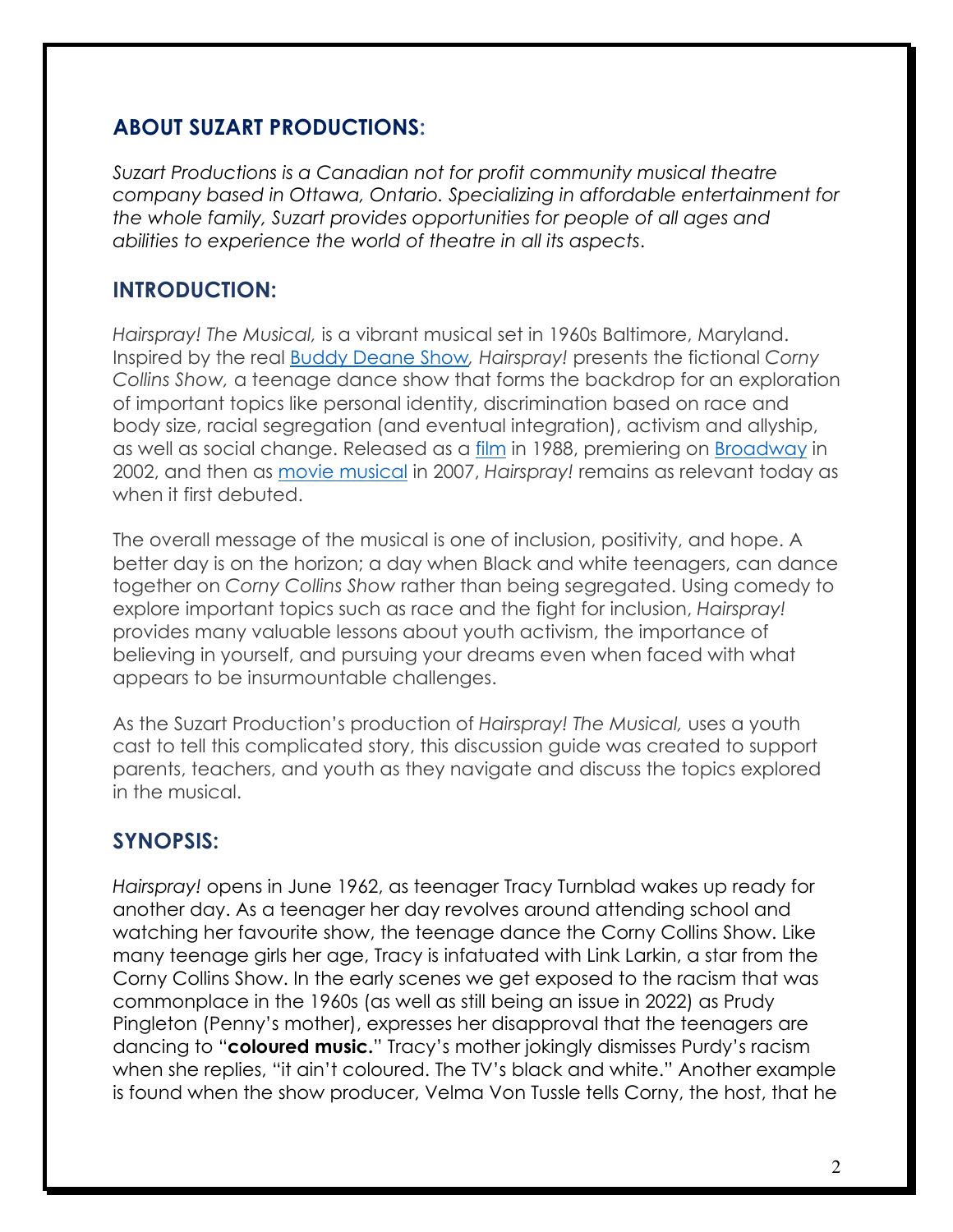should not include "that Detroit sound" (during the 1950s and 1960s, the majority of Black musical acts were signed to Motown Records, based in Detroit) and that his job was to "steer the kids in the white direction."

When Corny announces that there will be an opening to replace one of the female dancers on the show, Tracy expresses a desire to audition. However, rather than being supportive Edna (Tracy's mom) discourages her fearing that Tracy will be rejected because of her body size. Tracy though, embraces body positivity and does not believe that she is overweight or too big to be on television. Tracy also believes in love and daydreams about getting married to the teenage star Link Larkin. But when Tracy arrives at the audition, she is immediately humiliated by as jokes are made about her weight and appearance.

The portrayal of Black characters is at times filled with negative stereotypes. Black students are portrayed as regularly being in detention because they are less interested in learning and would prefer to be dancing and having fun. There is also the sexualization of Black bodies for example, when asked about the name of his dance, Seaweed replies to Tracy, "Oh this? I call this one 'Peyton Place After Midnight' I use it to attract the opposite sex."

Using the dance moves she learned from Seaweed, Tracy is successful at the audition and becomes one of the "Nicest Kids in Town". Despite her new popularity, Tracy remains committed to her believe in harmony and inclusion. When asked what her first official act would be if she was president, she replies, "Well, I'd make everyday Negro Day." Her answer shocks the producers of the Corny Collins show, "Mrs. Von Tussle, Negro Day every day? That chubby Communist girl and kissing on the mouth with possibly parted lips... I assure you, controversy is not what Ultra Clutch wishes to promote." In a later scene, we are once again reminded that Tracy desires a world where everyone is welcomed. She wonders why Black and white teenagers cannot dance together on the Corny Collins Show and decides to lead a protest racial segregation. Link rejects the idea, fearing it will hurt his chance to be on national TV. He leaves a heartbroken Tracy to go back to Amber and his life of comfort. This is an important lesson in activism and the personal costs of standing up for an issue you believe in especially if your friends do not share that same believe.

Tracy's heart is in the right place, but because she does not fully appreciate how police interactions with Black communities are usually more tense and adversarial than the interactions with white communities, the demonstration that Tracy leads eventually turns into a riot due to the force used by the police against the demonstrators. Tracy and all the women are arrested and taken to women's house of detention. Eventually, the women are released either because of being friends with the Governor (as was the case for Velma and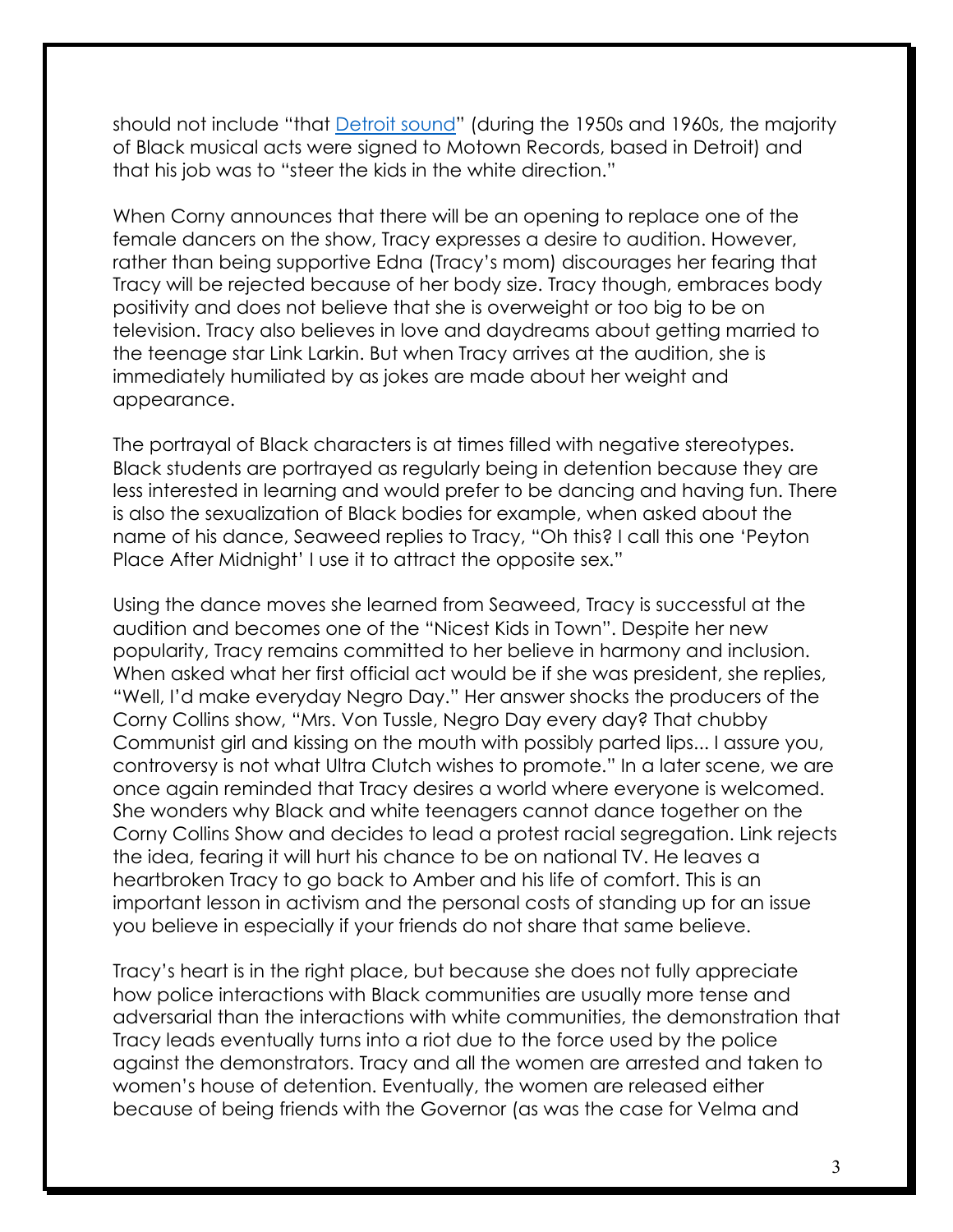Amber) or because their bail was posted by Tracy's dad. Unfortunately, Tracy is not so lucky, and is moved to solitary confinement rather than being released.

Challenging social norms continues as we see progressions in the relationships between Tracy and Link, and Seaweed and Penny. Link eventually realizes that he is attracted to Tracy despite her body size deviating from the beauty standards of the time and her views on racial integration. He uses a blowtorch improvised with a lighter and can of hairspray, to breaks Tracy out of jail. After he rescues Penny, Seaweed and Penny perform a musical number about interracial love, something that was very controversial in the 1960s (even illegal in some parts of the United States during the time that *Hairspray!* is based on).

In the final Act of *Hairspray!*, Tracy with the help of the other characters is successful in getting the Corny Collins Show to integrate. We see everyone dancing together in harmony as Tracy shouts "You Can't Stop the Beat", a song that speaks to changing social times and the promise of a more inclusive society.

> "…CAUSE YOU CAN'T STOP THE MOTION OF THE OCEAN OR THE RAIN FROM ABOVE YOU CAN TRY TO STOP THE PARADISE WE'RE DREAMING OF BUT YOU CANNOT STOP THE RHYTHM OF TWO HEARTS IN LOVE TO STAY YOU CAN'T STOP THE BEAT!"

## **TOPICS FOR DISCUSSION**

*Hairspray!* encourages self-expression, acceptance, and freedom, beyond its early 1960s context, to highlight ongoing issues such as body-image, racism, discrimination, and the value of working together to achieve significant social change. In the following section, quotes from script related to these topics as well as suggested discussion questions are provided to support conversations about topics explored in the musical.

### **TOPIC 1: APPEARANCE AND BODY IMAGE**

The main character, Tracy Turnblad, navigates a society that often judges her because of her body size and shape. Yet, Tracy remains confident in the face of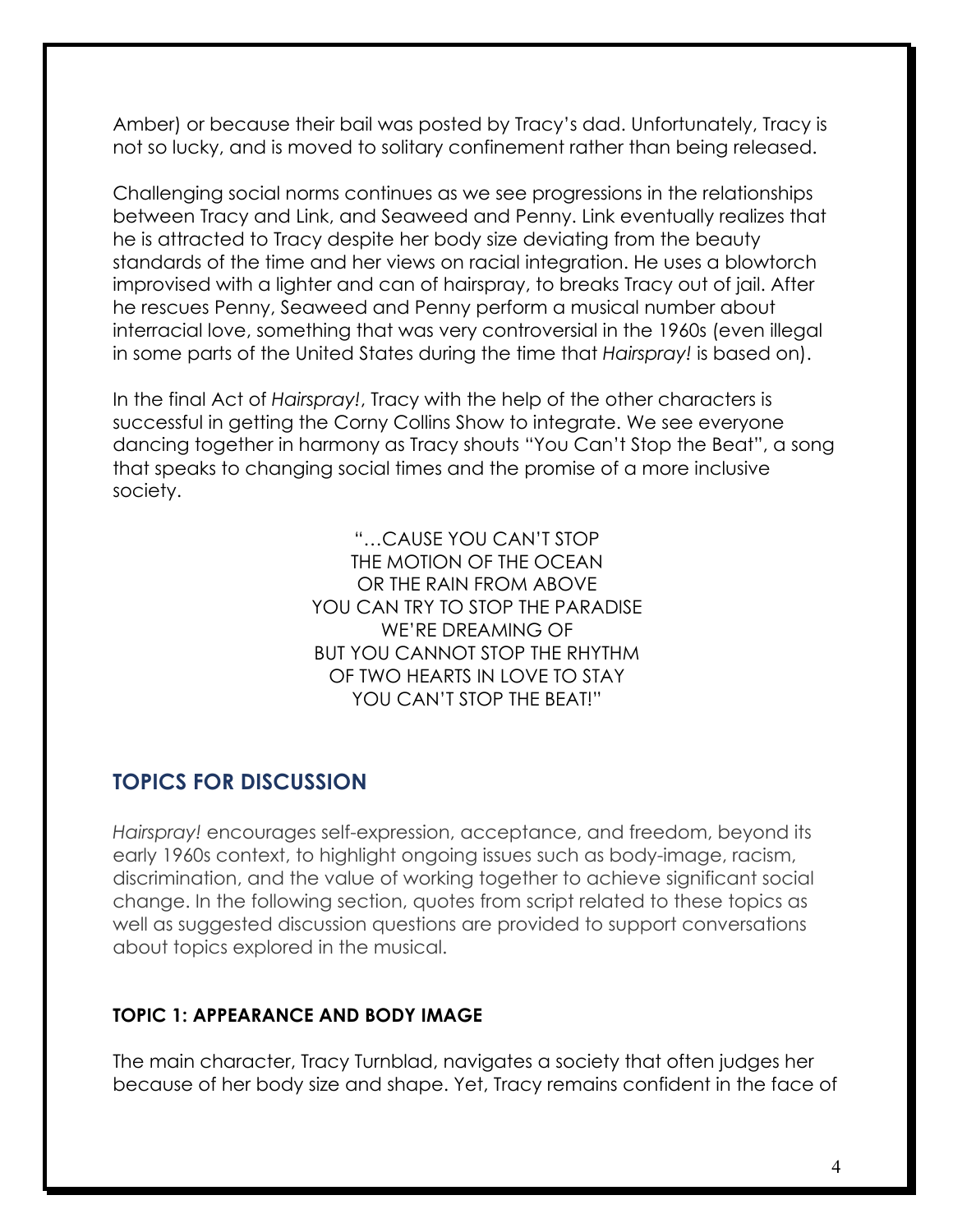rejection. Tracy's mom, Edna also struggles with her appearance but unlike Tracy, she does not seem to fully accept or embrace who she is.

#### **QUOTES**

*"GOOD MORNING BALTIMORE/ EVERY DAY'S LIKE AN OPEN DOOR / EVERY NIGHT IS A FANTASY / EVERY SOUND'S LIKE A SYMPHONY/ GOOD MORNING BALTIMORE AND SOME DAY WHEN I TAKE TO THE FLOOR /THE WORLD'S GONNA WAKE UP AND SEE BALTIMORE AND ME."*

*"I KNOW THERE'S A PLACE WHERE I BELONG, I SEE ALL THE PARTY LIGHTS SHINING AHEAD SO SOMEONE INVITE ME BEFORE I DROP DEAD."*

*"WELL, ISN'T SHE A LOVELY SLIM GIRL."* 

*"GIRLS LIKE TRACY... PEOPLE LIKE US... YOU KNOW WHAT I'M SAYING. THEY DON'T PUT PEOPLE LIKE US ON TELEVISION - EXCEPT TO BE LAUGHED AT."* 

*"OH MY GOD / HOW TIMES HAVE CHANGED /THIS GIRL'S EITHER BLIND/ OR COMPLETELY DERANGED/ AH, BUT TIME SEEMED TO HALT WHEN I WAS "MISS BALTIMORE CRABS."* 

*"FIRST IMPRESSIONS CAN BE TOUGH AND WHEN I SAW YOU, I KNEW IT IF YOUR SIZE WEREN'T ENOUGH YOUR LAST ANSWER JUST BLEW IT!"*

*"AND SO, MY DEAR, SO SHORT AND STOUT YOU'LL NEVER BE "IN" SO* WE'RE KICKING YOU OUT!"

"I'M SORRY, TRACY. BUT NO ONE SAID ANYTHING ABOUT ME APPEARING ON TELEVISION. I'M SORRY BUT I SIMPLY CAN NOT APPEAR ON TELEVISION AT MY PRESENT WEIGHT."

*"YOU CAN'T STOP MY HAPPINESS […] 'CAUSE I LIKE THE WAY I AM AND YOU JUST CAN'T STOP MY KNIFE AND FORK WHEN I SEE A CHRISTMAS HAM SO IF YOU DON'T LIKE THE WAY I LOOK WELL, I JUST DON'T GIVE A DAMN!"*

#### **Discussion Questions**

1. In the song, "Good Morning Baltimore." Tracy sings with an abundance of self-confidence, "Oh, oh, oh look at my hair/ What 'do can compare with mine today… 'Cause when I start to dance I'm a movie star." Do you tell yourself positive affirmations each morning? Why and how has it helped you feel more confident and prouder in who you are?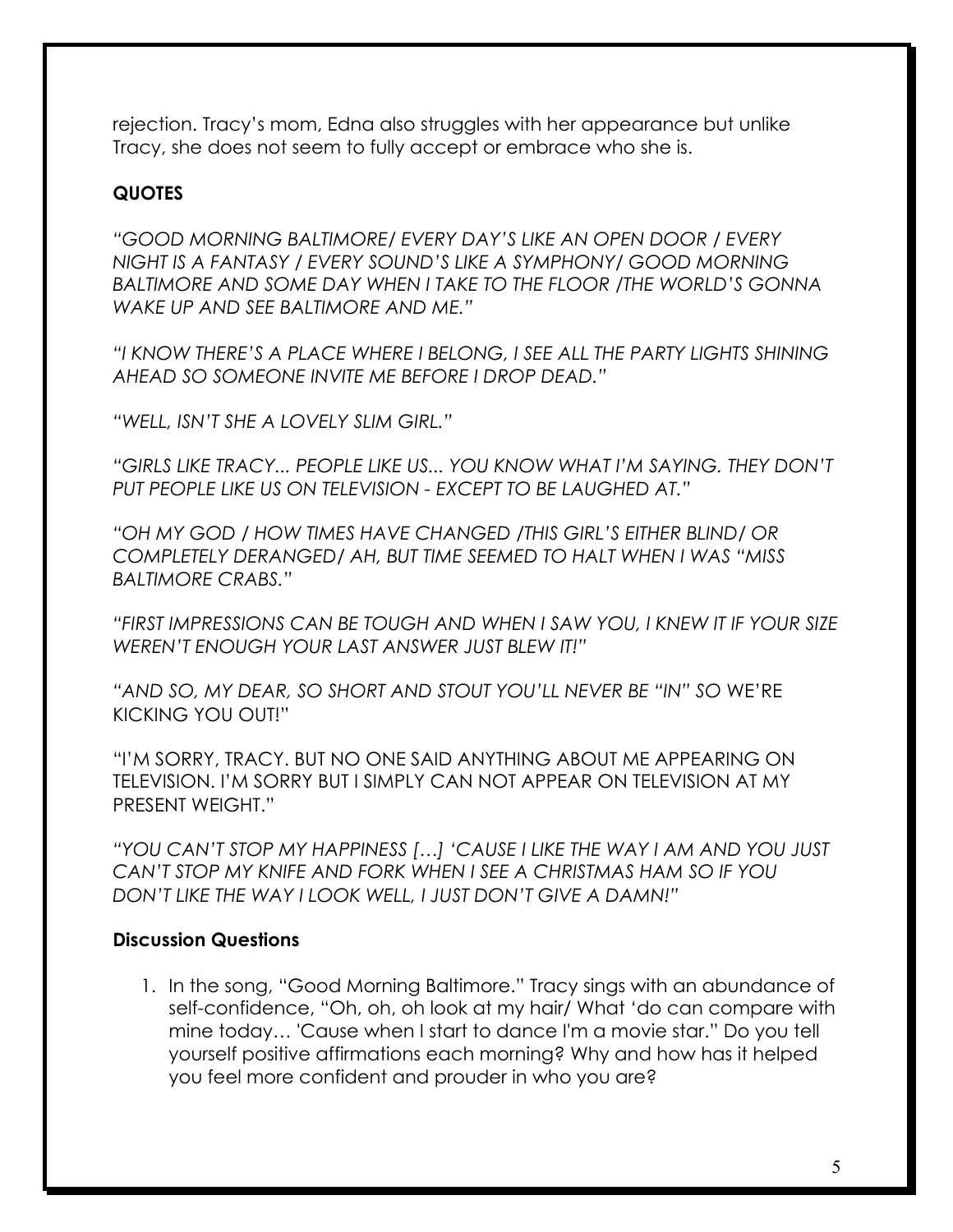- 2. What could other people say to you that would make you feel appreciated and beautiful/handsome?
- 3. Tracy's mother, Edna, does not want her to try out for The Corny Collins Show because she fears that Tracy will not be accepted because of her size. In what ways have you, friends or family members been discouraged from doing something due to worries that you might not fit in?
- 4. Do you think the body image issues explored in *Hairspray!* are still relevant today? If yes, why is that? And if no, why?
- 5. When you look at television or social media, do you see people who look like you? How important is it see images that are representative of diverse groups of people? How do you or your friends feel when there is a lack of representation?
- 6. Have you or someone close ever felt excluded from a group because of your body size or body type? How did that make you feel? What did you do?
- 7. For some people, including those who are racialized, queer and/or have disabilities, they often face additional discrimination based not only on their body size but also their other identity factors. How can people who face discrimination due to one identity factor help those who face multiple types of discrimination?
- 8. What can be done to foster more inclusive environments where people of all body sizes and shapes feel welcomed?
- 9. How would you make someone aware that they might experience discrimination because of their body size? Could you this in a way that does not make them feel overly discouraged from pursuing their dreams?

## **TOPIC 2: EMBRACING YOUR INDIVIDUALITY AND RESPECTING THE DIVERISTY OF OTHERS**

*Hairspray*'s core message is one of embracing diversity and not letting others undermine your sense of self-worth. Throughout the play, we see Tracy, Seaweed, and others embody the idea that you don't have to conform to anyone else's standard of what is "normal" or "attractive."

## **QUOTES**

"I CAN'T SEE/WHY PEOPLE LOOK AT ME AND ONLY SEE/THE COLOR OF MY FACE/ AND THEN THERE'S THOSE THAT TRY TO HELP/ GOD KNOWS BUT ALWAYS HAVE TO PUT ME IN MY PLACE"

"IMAGINE BEING INVITED PLACES BY COLORED PEOPLE. I FEEL SO HIP."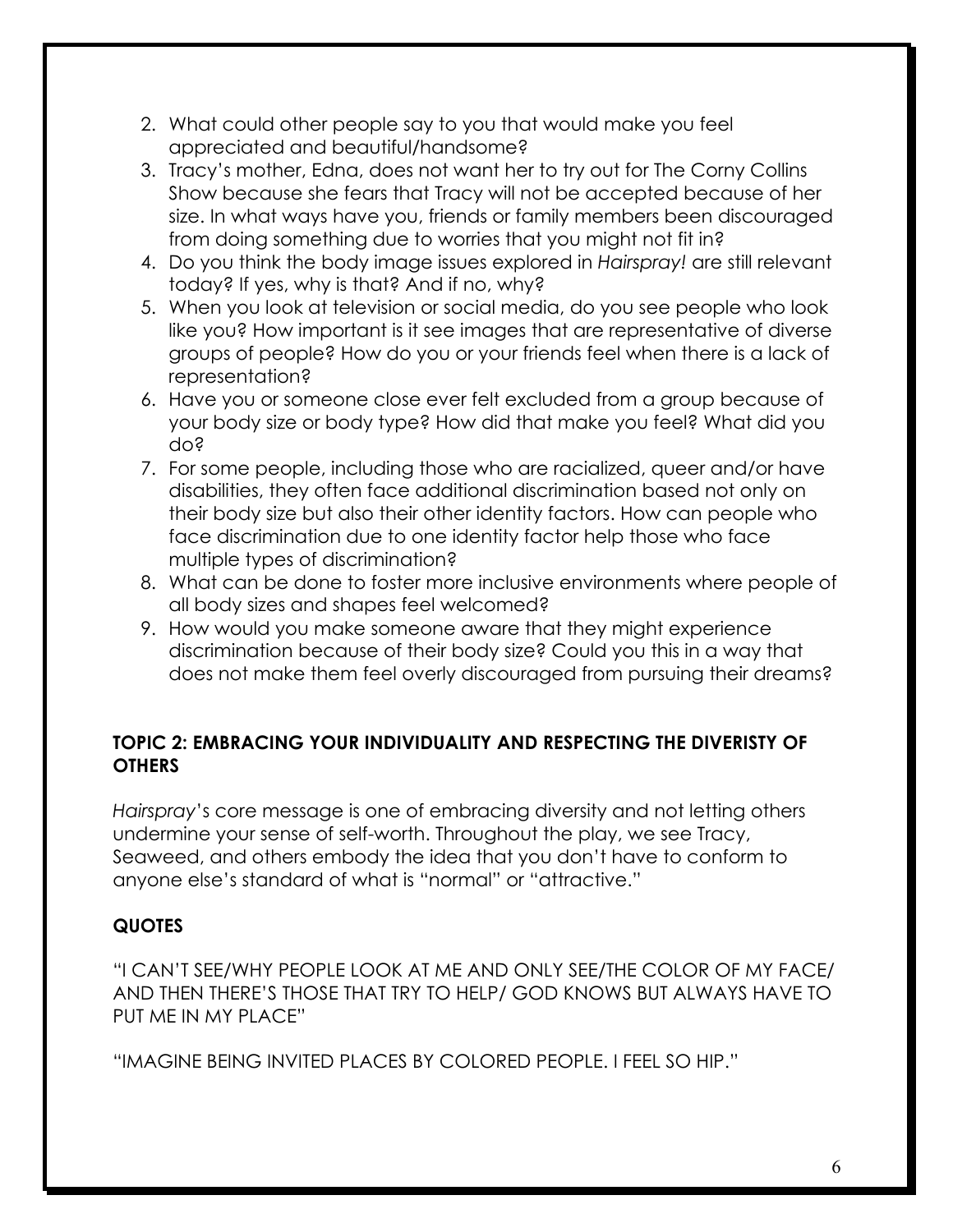*"I KNOW THERE'S A PLACE WHERE I BELONG, I SEE ALL THE PARTY LIGHTS SHINING AHEAD SO SOMEONE INVITE ME BEFORE I DROP DEAD."*

"HEY MAMA, HEY MAMA, FOLLOW ME I KNOW SOMETHING'S IN YOU THAT YOU WANNA SET FREE. SO LET GO, GO, GO OF THE PAST NOW SAY HELLO TO THE LOVE IN YOUR HEART YES, I KNOW THAT THE WORLD'S SPINNING FAST NOW YOU GOTTA GET YOURSELF A BRAND-NEW START."

"I'M TIRED OF COV'RIN' UP ALL MY PRIDE I'VE GOT A NEW WAY OF MOVIN' AND I GOT MY OWN VOICE."

## **Discussion Questions**

- 1. Tracy's sense of self-worth is undeniable. She embraces her individuality and shows compassion for the Black teenagers who have been excluded from being regular dancers on the Corny Collins Show. Similarly, Ms. Motormouth embraces herself and is proud of who she is. How do Tracy and Ms. Motormouth stay positive and show self-love and compassion for others throughout the play?
- 2. Are there other people who have a positive sense of self-love that you admire? What about them do you admire?
- 3. How do you embrace your own individuality? How do you encourage others to embrace theirs?
- 4. Some days it might feel easier than others remain positive. What are some ways to re-affirm your sense of self-worth when others try to make you feel excluded?
- 5. How would you feel if you had to hide part of your identity?
- 6. How do you think the Black characters in *Hairspray!* felt, knowing that because of their skin colour they were not accepted the same way their white teenagers were on the Corny Collins Show?
- 7. In the play, Black teenagers are allowed to dance on the Corny Collins Show but only on "Negro Day", the once-a-month event when the show welcomes Black teenagers. Though they are allowed on the show, they are not allowed to dance alongside the white teenagers? Do you think the Black teenagers feel welcomed and included or might they have a different emotion?
- 8. How would you feel if every day except once a month, you were excluded from participating in activities with your friends simply because of the colour of your skin, the religion you practice or your body size/body type? How would you react? Would accept things the way they are? Would push for change?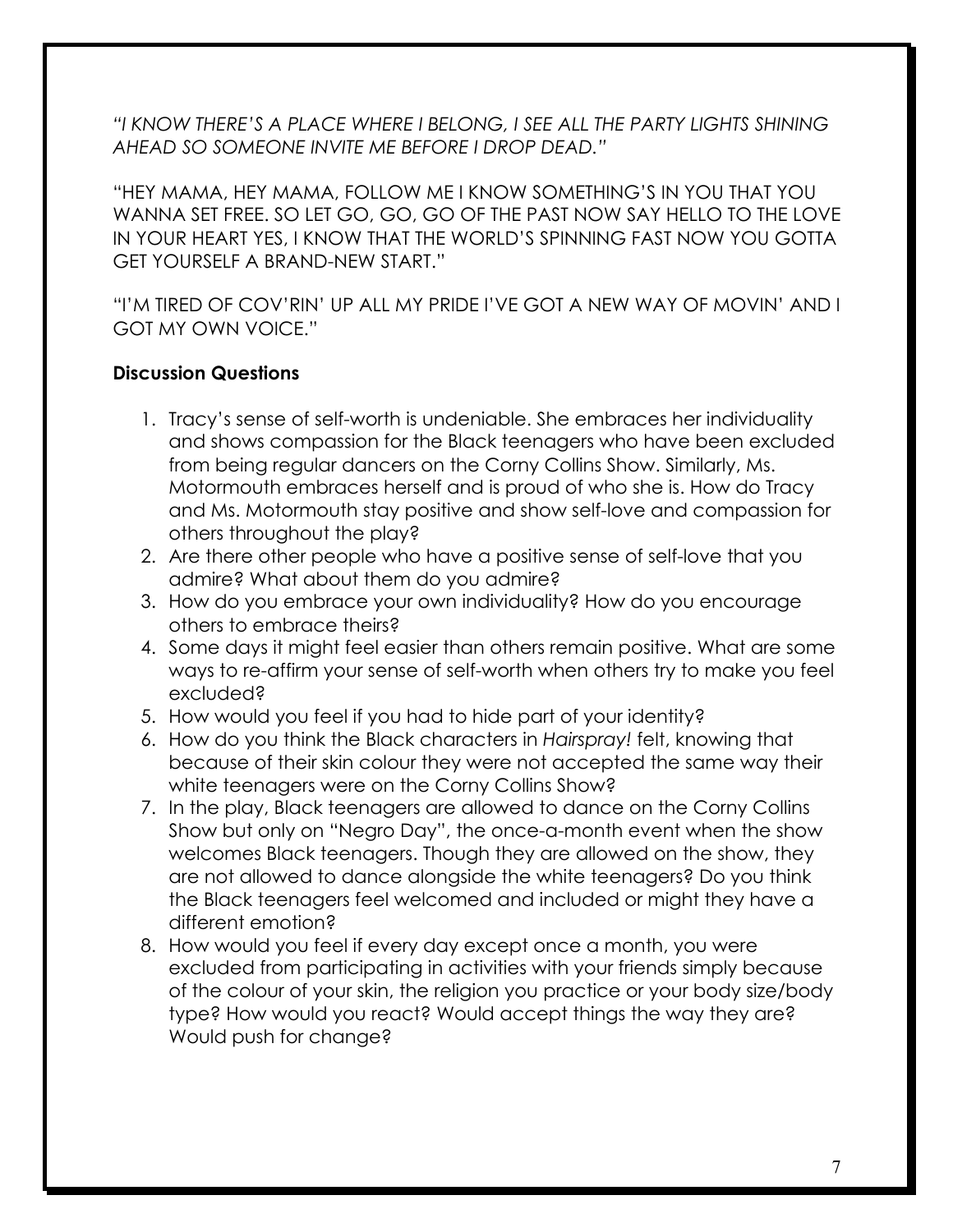### **TOPIC 3: ANTI-BLACK RACISM AND SOLIDARITY**

Anti-Black racism is defined as the prejudice, attitudes, beliefs, stereotyping, and discrimination that is directed at people of African descent and is rooted in their unique history and experience of enslavement and its legacy. Anti-Black racism is an issue in the United States as well as in Canada. More importantly, the racism that is evident in 1960s segregated Baltimore is still present in 2022. Anti-Black racism is evident in the social, economic, and political marginalization of Black Canadians and Black Americans. It leads to unequal opportunities, higher unemployment, significant poverty rates and overrepresentation in the criminal justice system.

In the musical, anti-Black racism is shown by the interactions of the police with the Black community during the protests; in segregation on the Corny Collins Show, as well as in comments made about "coloured music".

When Tracy achieves her dreams of dancing on the Corny Collins Show, she becomes more aware of the injustices faced by her Black friends who are barred from the show and face racism and discrimination in their everyday lives. Using her new popularity, Tracy realizes that through solidarity and active allyship with the Black community that she might be able to change society for the better. Throughout the musical she stands up for what she believes in and inspires others to do the same.

But racism and in particular, anti-Black racism is more than just how one individual feels. It is deep rooted and often entrenched in society. It requires collective action to make change and it also requires a long and sustained commitment because the issues that Tracy fought for in 1960s are still issues that are relevant today.

## **QUOTES**

"NICE WHITE KIDS/ WHO LIKE TO LEAD THE WAY AND ONCE A MONTH/WE HAVE OUR NEGRO DAY!"

"TEENAGERS. THEY JUST LOVE WATCHING THAT CORNY COLLINS / DELINQUENTS. IT AIN'T RIGHT DANCING TO THAT COLORED MUSIC/ DON'T BE SILLY, IT AIN'T COLORED. THE TV'S BLACK AND WHITE."

"AND YOU, MR. COLLINS! NONE OF THAT DETROIT SOUND TODAY. YOU HAVE SOMETHING AGAINST CONNIE FRANCIS?"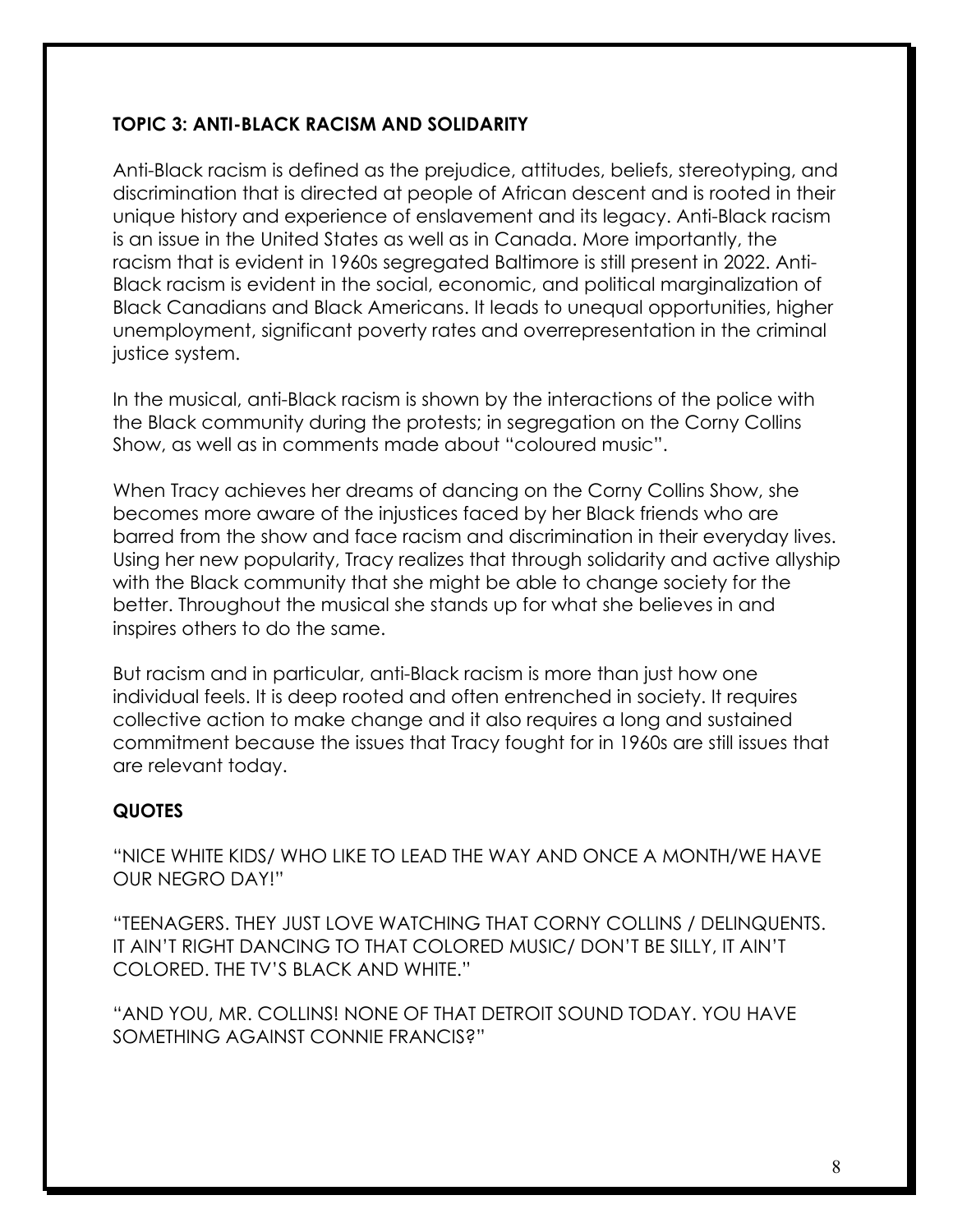"THE KIDS ARE JUST OVER THE MOON FOR RHYTHM AND BLUES, VELMA. THEY CAN'T GET ENOUGH. THEY'RE KIDS, CORNY. THAT'S WHY WE HAVE TO STEER THEM IN THE WHITE DIRECTION...I MEAN...YOU KNOW WHAT I MEAN."

"NEGRO DAY IS THE BEST. I WISH EVERY DAY WAS NEGRO DAY."

"ALRIGHT, BUT REMEMBER, YOU GOTTA DANCE WITH YOUR CROWD AND I GOTTA DANCE WITH MINE."

"HOW COME WE ALWAYS HAVE TO DANCE IN THE BACK? I DON'T KNOW. THERE'S THEM AND THERE'S US. THAT'S JUST THE WAY IT IS."

"I LIKE THESE PEOPLE. BUT WHETHER OR NOT THEY'RE ON TV WON'T GET ME A RECORDING CONTRACT… TRACY, SATURDAY NIGHT IS EVERYTHING I'VE WORKED FOR. I'M NOT GONNA THROW IT AWAY."

"I CAN'T SEE/WHY PEOPLE LOOK AT ME AND ONLY SEE/THE COLOR OF MY FACE/ AND THEN THERE'S THOSE THAT TRY TO HELP/ GOD KNOWS BUT ALWAYS HAVE TO PUT ME IN MY PLACE/ NOW I WON'T ASK YOU TO BE COLOR BLIND."

### **Discussion Questions**

- 1) As Tracy becomes more aware of the racism experienced by Seaweed and the other Black characters in the musical, we see her demonstrating activism and solidarity as suggests that the community protest the segregation on the Corny Collins Show. When you observe injustices, how do you react? Have you ever led a protest at school or in your community on a topic that was important to you (e.g., LGBTQ2S+ rights, climate change)?
- 2) In the musical, differences in how police treat the Black community compared to the white community leading to a chaotic and violent clash between protesters and law enforcement. Issues of racial discrimination when Black, Indigenous and other racialized Canadians interact with police remains an issue in 2022 as it was in the 1960s. Why do you think white Canadians have different interactions with the police compared to Black Canadians, Indigenous Peoples, and other racialized groups?
- 3) How have you shown support to a community that was marginalized and/or targeted for discrimination (e.g., students with disabilities, gender diverse/non-binary students, etc.)?
- 4) Why did you want to show support? How did you feel afterwards?
- 5) Link, unlike Tracy, seems to fluctuate on his commitment to social change and helping those who are less privileged if comes at a cost to him. How do you feel about Link's comments to Tracy? Do you think activism and solidarity should only happen if it does not "cost" you something or should